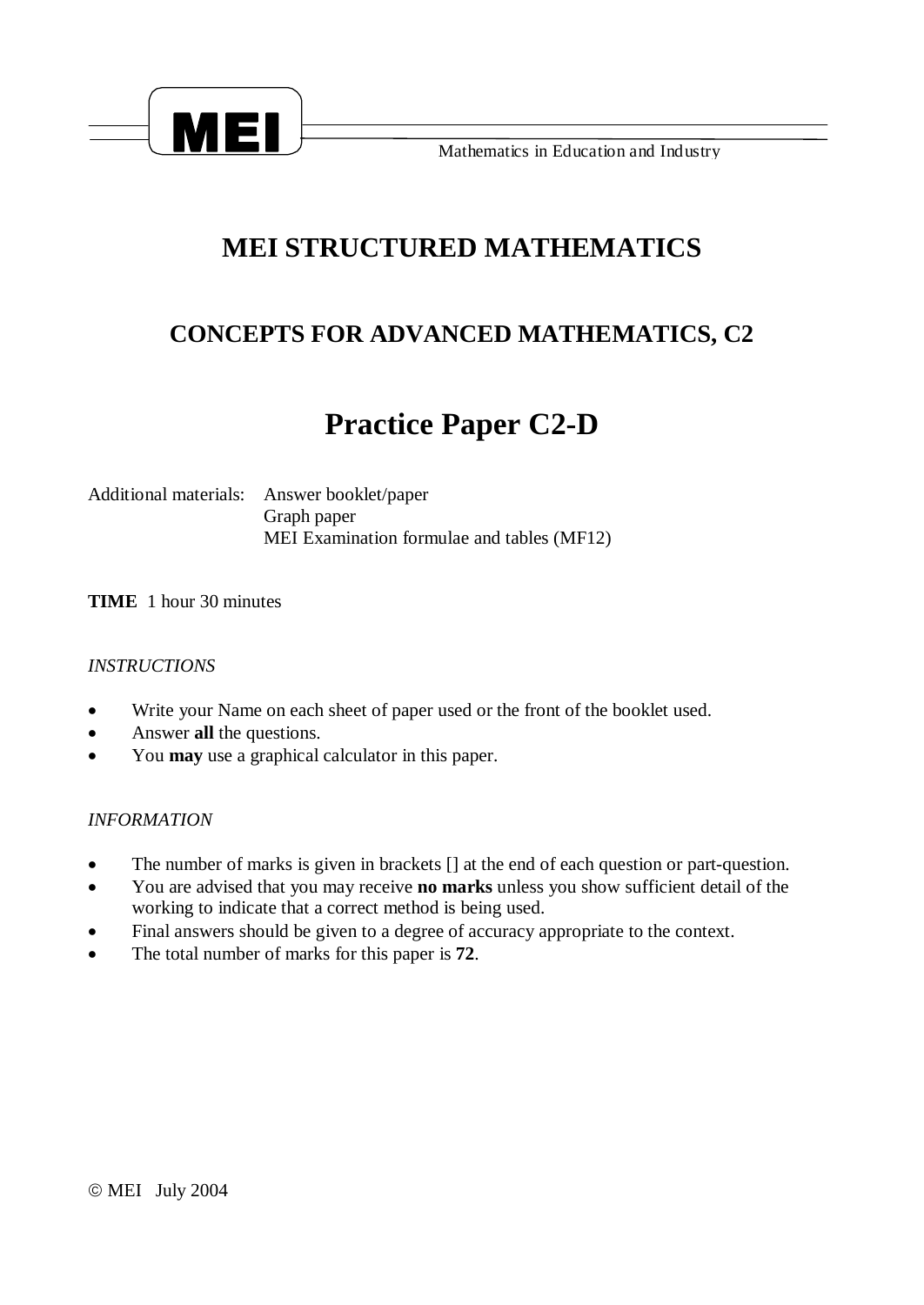1 (i) Find 
$$
\int (x^3 - 2x) dx
$$
. [2]

The graph below shows part of the curve  $y = x^3 - 2x$  for  $0 \le x \le 2$ .



- **(ii)** Show that the area of the shaded region *P* is the same as the area of the shaded region *Q*. [3]
- **2** The growth in population *P* of a certain town after time *t* years can be modelled by the equation  $P = 11000 \times 10^{kt}$  where *k* is a constant.
	- **(i)** State the initial population of the town. [1]
	- **(ii)** After three years the population of the town is 24 000. Use this information to find the value of *k* correct to two decimal places. [3]

3 (i) Write 
$$
log_{10}(x+4) - 2 log_{10}x + log_{10}(x+16)
$$
 as a single logarithm. [2]

- (ii) Without using your calculator, verify that  $x = 4$  is a root of the equation  $\log_{10}(x+4) - 2 \log_{10}x + \log_{10}(x+16) = 1.$  [2]
- **4** Find the values of  $\theta$  such that  $0^{\circ} \le \theta \le 360^{\circ}$  which satisfy the equation

$$
\cos\theta\tan\theta = \frac{\sqrt{3}}{2}.
$$
 [3]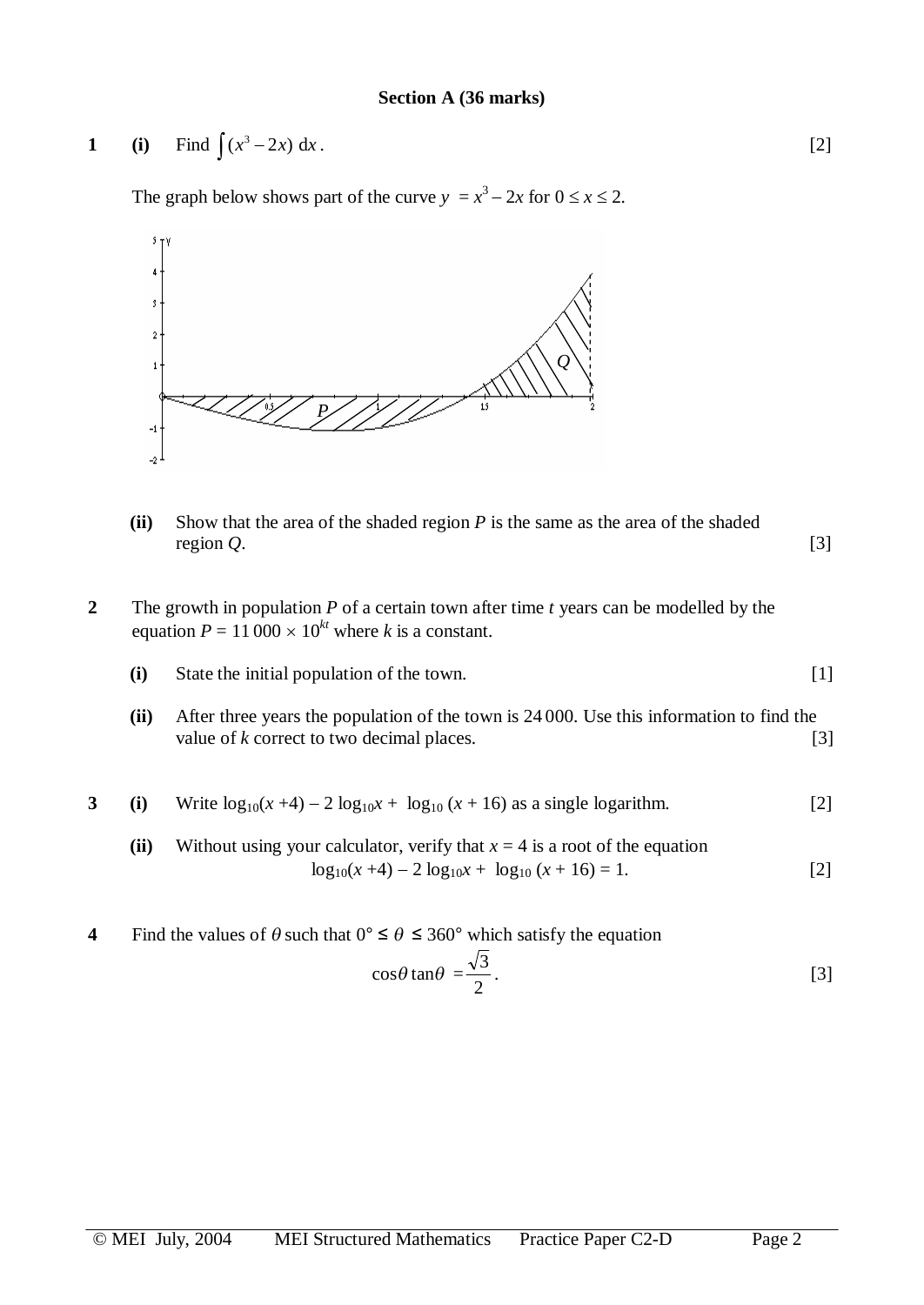**5** The diagram shows the curve  $y = f(x)$  where *a* is a positive constant.



Sketch the following curves on separate diagrams, in each case stating the coordinates of points where they meet the *x*- and *y*-axes.

(i) 
$$
y = -f(x)
$$
 [2]

$$
(ii) \quad y = f(-x) \tag{3}
$$

**6** A and B are points on the same side of a straight river. A and B are180 metres apart. The angles made with a jetty J on the opposite side of the river 78° and 56° respectively as shown.



Calculate the width of the river correct to the nearest metre. [5]

**7** For each of the following sequences**,** write down sufficient terms of the sequence in order to be able to describe its behaviour as divergent, periodic or convergent. For any convergent sequence, state its limit.

(i) 
$$
a_1 = -1; a_{k+1} = \frac{4}{a_k}
$$
 [2]

(ii) 
$$
a_1 = 1
$$
;  $a_k = 2 - 2 \times \left(\frac{1}{2}\right)^k$  [2]

(iii) 
$$
a_1 = 0
$$
  $a_{k+1} = (1 + a_k)^2$ . [1]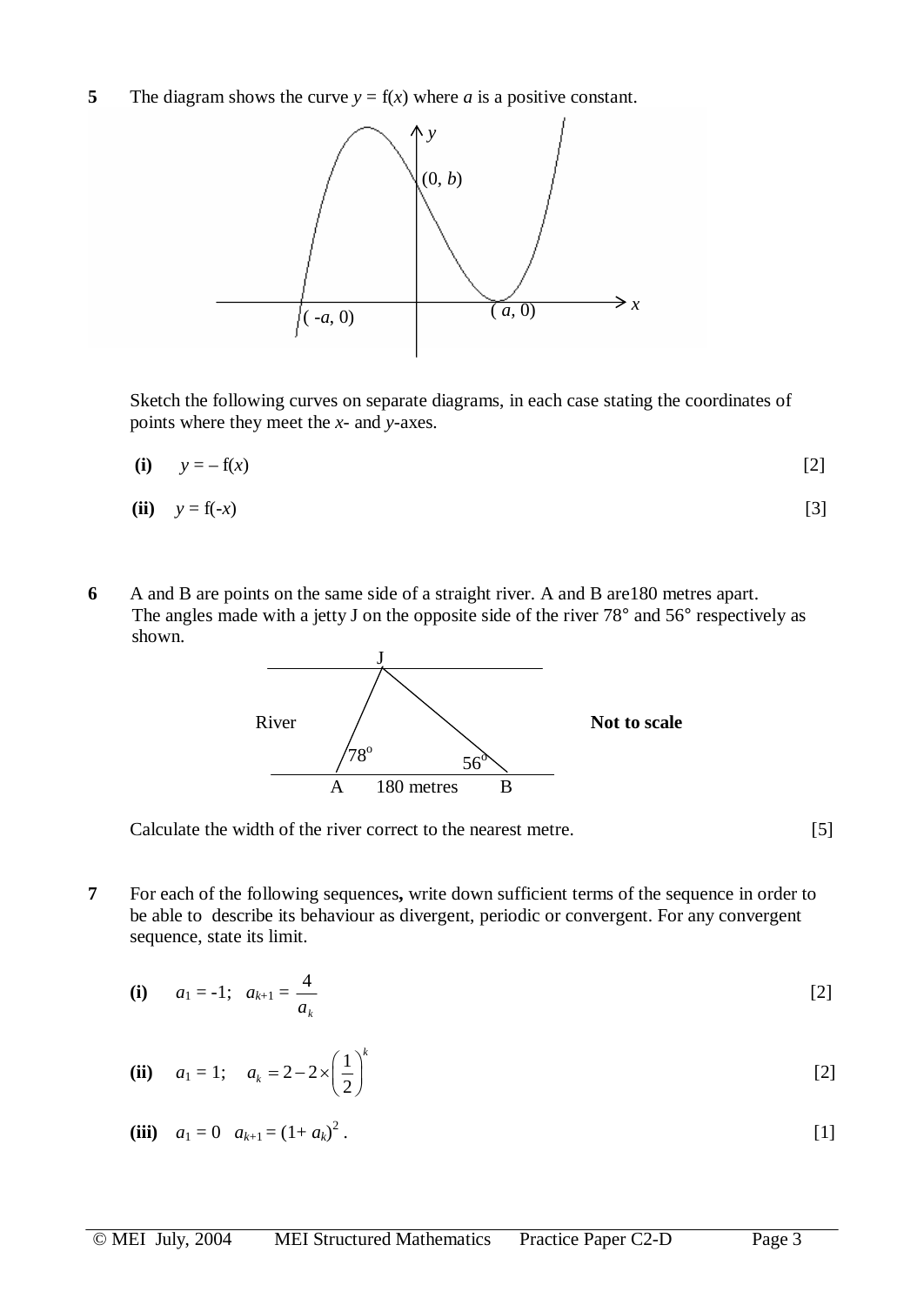**8** Fig.8 shows a sector of a circle with centre O and radius 6 cm and a chord AB which subtends an angle of 1.8 radians at O.



**Fig. 8** 

- **(i)** Calculate the area of the sector OAXB. [2]
- **(ii)** Calculate the area of the triangle OAB and hence find the area of the shaded segment AXB. [3]

#### **Section B (36 marks)**

**9** The gradient of a curve is given by  $\frac{dy}{dx} = 3x^2 - 12x + 9$ d  $\frac{y}{x} = 3x^2 - 12x$ *x*  $= 3x^2 - 12x + 9$ . The curve passes through the point (2, -2).

- **(i)** Find the equation of the curve. [5]
- **(ii)** Show that the curve touches the *x*-axis at one point (A) and cuts it at another (B). State the coordinates of A and B. [4]
- **(iii)** The curve cuts the *y*-axis at C. Show that the tangent at C is perpendicular to the normal at B. [3]